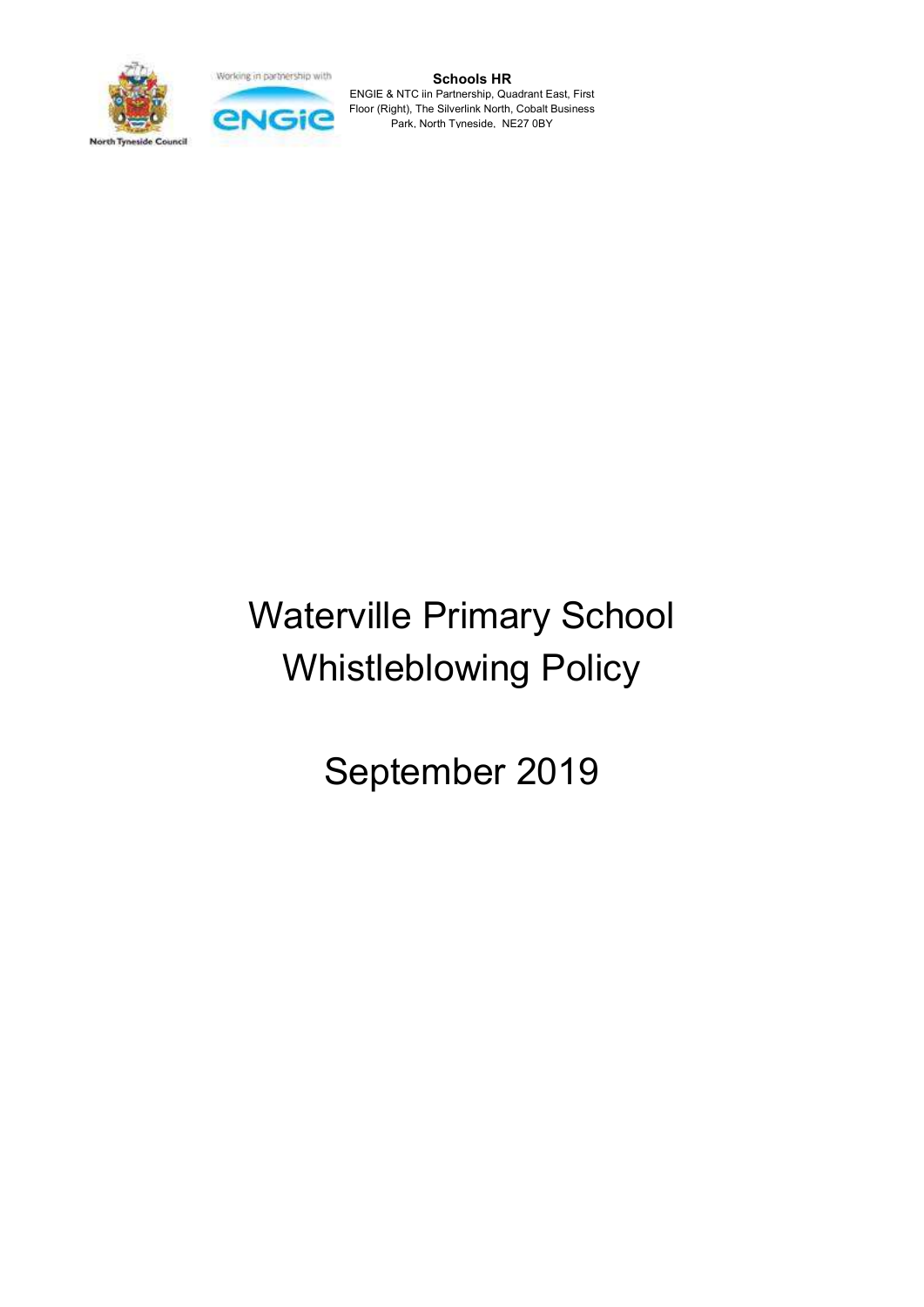# **Contents**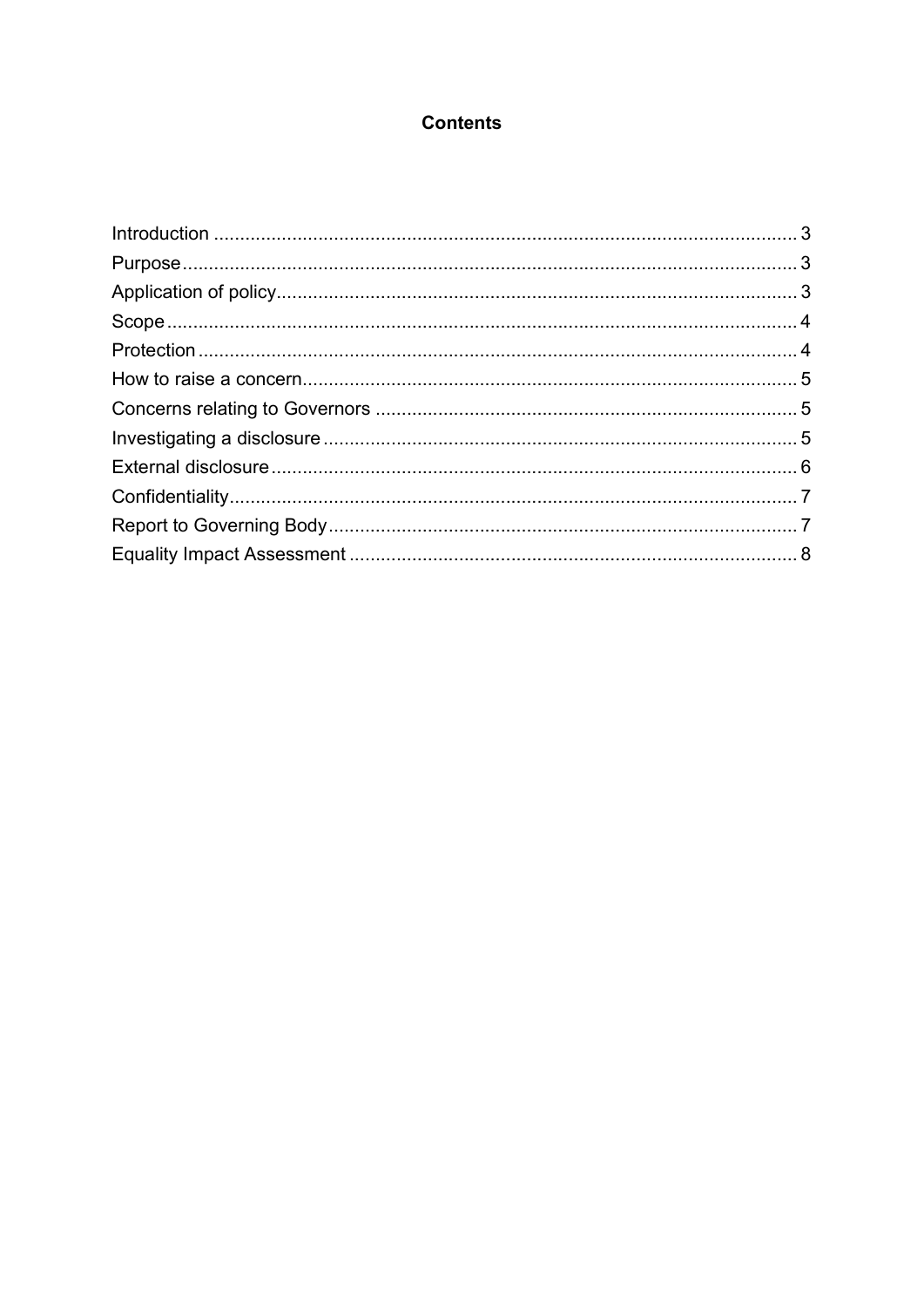#### 1. **Introduction**

101 The governing body is committed to maintaining a culture of openness, accountability and integrity. We seek to ensure that employees and workers at the school feel secure in raising concerns about any activity which may harm individuals or undermine the school. The school has adopted this Whistle Blowing policy to provide clear guidance to those who may need to raise concerns. This policy and procedure has been prepared in accordance with the Public Interest Disclosure Act 1998 and DfE guidance for schools.

# 2. Purpose

203

- 201 The Governing Body expects its employees, and others involved in the work of the school, who have serious concerns about any aspect of the school's work to come forward and raise those concerns.
- 202 An employee may be the first person to realise that there could be something seriously wrong within the school. However, they may feel that speaking up would be disloyal to colleagues or to the school. They may also fear harassment or victimisation.

This policy aims to:

- encourage you to feel confident in raising serious concerns and to question and act upon concerns;
- provide avenues for you to raise those concerns and receive feedback on any action taken;
- ensure that you receive a response to your concerns and that you are aware of how to pursue them if you are not satisfied;
- reassure you that you will be protected from possible reprisals or victimisation if you have a reasonable belief that you have raised any concern in good faith.

# 3 Application of policy

- 301 All employees and workers at the school have a responsibility for whistleblowing. The purpose of this policy and procedure is to make it clear that employees can raise concerns in confidence without fear of victimisation, subsequent discrimination or disadvantage. An Equality Impact Assessment has been undertaken. Employees are encouraged to raise serious concerns in the first instance within the school rather than overlooking a problem or 'blowing the whistle' outside, and it is preferred that the matter is raised when it is just a concern rather than waiting for proof.
- 302 This policy and procedure applies to all employees and those working for the school, for example, agency staff. It also covers those providing services under a contract with the school and organisations working in partnership with the school.
- 303 The school recognises that employees may wish to seek advice and be supported by their trade union representative when raising a concern and acknowledges and endorses the role trade union representatives play in this area. Trade union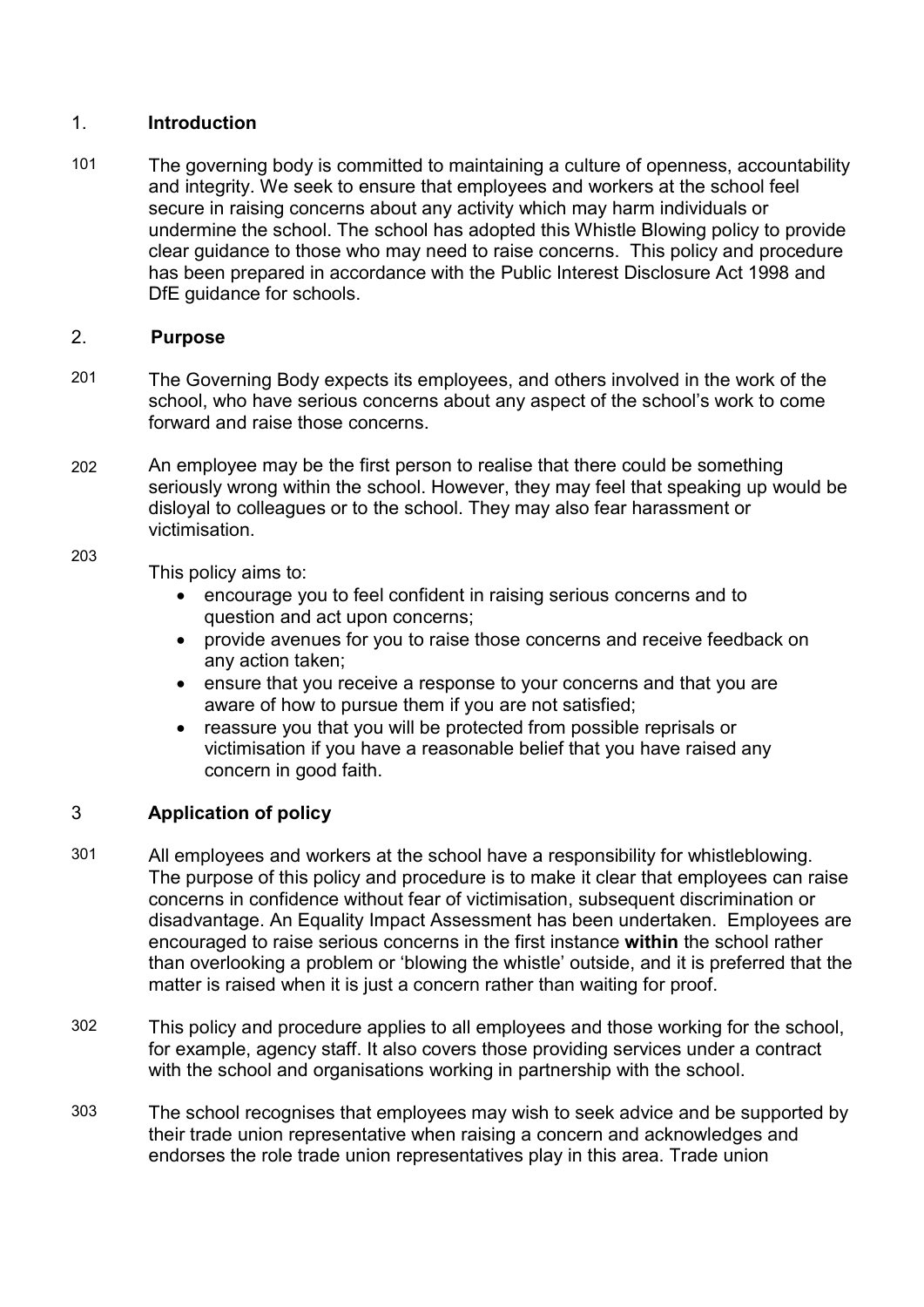representatives acting in accordance with the policy and procedure will not suffer detriment in their employment with the school.

# 4 Scope

401 This policy and procedure is intended to cover concerns that fall outside the scope of other procedures, including the school's complaints procedure and grievance policy.

This policy should be used for concerns about:-

- any unlawful act, whether criminal or a breach of civil law;
- maladministration, as defined by the Local Government Ombudsman
- breach of any statutory code of practice
- breach of, or failure to implement or comply with, Financial Regulations or Standing Orders
- any failure to comply with appropriate professional standards
- fraud, corruption or dishonesty
- actions which are likely to cause physical/mental/psychological danger to any person, or to give
	- rise to a risk of significant damage to property
- loss of income to the school
- abuse of power, or the use of the school's powers and authority for any unauthorised or ulterior purpose
- discrimination in the provision of education
- any other matter that staff consider they cannot raise by any other procedure
- 402 It should be emphasised that this policy and procedure is intended to assist employees or workers who have discovered malpractice or serious wrongdoing, provided they make the disclosure in accordance with the policy. It is not designed to question financial or business decisions taken by the school nor may it be used to reconsider any matters that have already been addressed under the harassment, complaint or disciplinary procedures. Individuals who make disclosures outside the arrangements set out here will not be protected under this policy and may not be protected under the Act.

### 5 Protection

- 501 It can be difficult for an employee or worker to make the decision to report a concern. If a concern is raised in good faith and based on reasonable belief, there should be nothing to fear.
- 502 The school will not tolerate any harassment or victimisation (including informal pressures) and will take appropriate action to protect an individual when they raise a concern even if they are genuinely mistaken in their concerns. Any harassment or victimisation of a whistleblower would result in disciplinary action against the person responsible.
- 503 Under The Public Interest Disclosure Act 1998, workers are protected from dismissal or other detriment as long as they follow their employers whistle blowing procedure.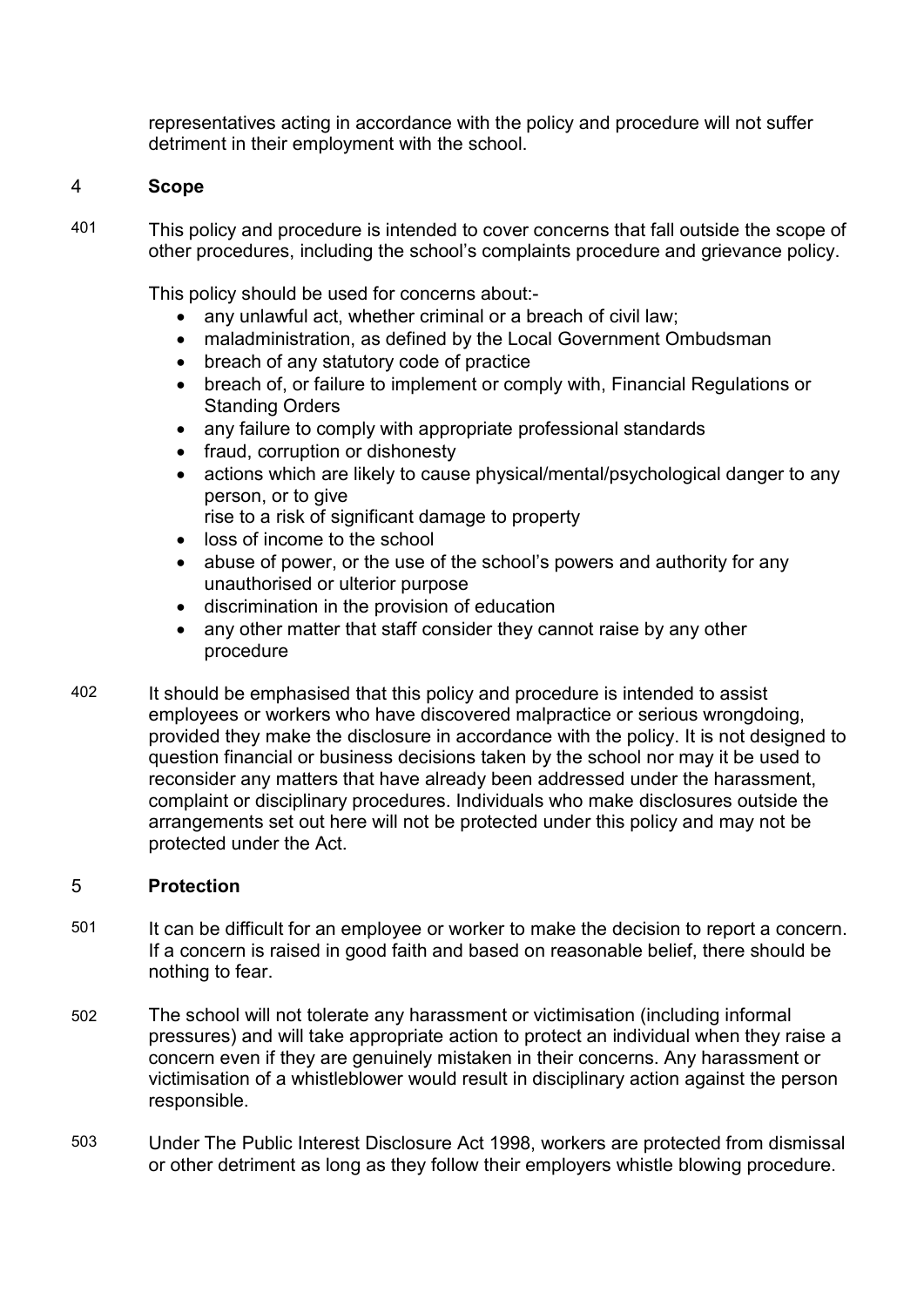- 504 Any investigations arising from whistleblowing will not influence or be influenced by any other procedures to which an employee may be subject.
- 505 If an employee's concern is not confirmed by the investigation, no action will be taken against them. If, however it is determined through an investigation that an employee made an allegation frivolously, maliciously or for personal gain, disciplinary action may be taken against them.

### 6 How to raise a concern

- 601 It is hoped that in most cases an employee/worker will feel able to raise any concerns internally with the Headteacher, speaking to them in person or putting the matter in writing if they prefer. They may be able to agree a way of resolving a concern quickly and effectively.
- 602 Where the concern relates to the Head teacher the employee/worker should raise the concern with the Chair of Governors.
- 603 The Headteacher (or Chair of Governors) will meet with the employee/worker as soon as practicable to discuss their concern. Recording sufficient details to enable the matter to be thoroughly investigated. As a minimum, they will record the name of the employee/worker but also indicate whether the individual wishes his or her identity to remain confidential and the nature of the concern
- 604 It may not always be possible to maintain confidentiality and the Headteacher (or Chair of Governors) should explain this to the employee/worker. In such instances, the employee/worker will have the choice of either withdrawing or agreeing to his/her identity becoming known to enable the concern to be effectively dealt with.
- 605 The employee may bring a colleague or trade union representative to any meetings under this policy. The confidentiality of the disclosure and any subsequent investigation must be respected.
- 606 The Headteacher (or Chair of Governors) will take notes and produce a written summary of the concern raised and provide the employee/worker with a copy as soon as practicable after the meeting, along with an indication of how they propose to deal with the matter, where possible.

#### 7 Concerns relating to Governors

701 If a concern against a Governor is received, then this will be treated in the same way as any other concern. It will receive the same serious consideration. Such a concern would normally be raised with the Chair of Governors. Where the concern relates to the Chair of Governors, it should be taken via the Local Authority.

### 8. Investigating a disclosure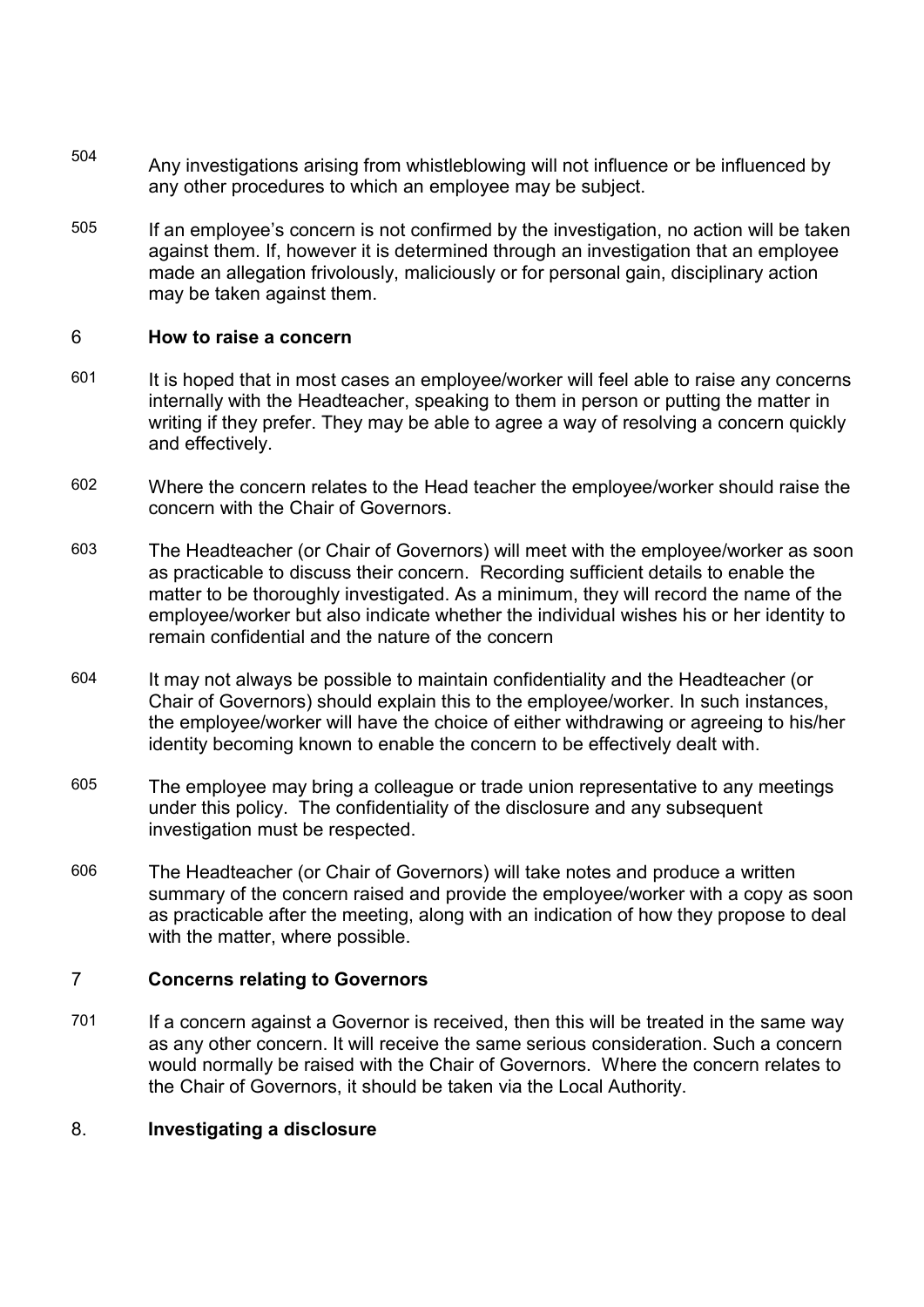- 801 Once an employee/worker has raised a concern, the Headteacher (or Chair of Governors) will carry out, within 10 working days, an initial assessment to determine the scope of any investigation. The employee/worker will be informed of the outcome of this assessment. The employee/worker raising the concern may be required to attend additional meetings in order to provide further information.
- 802 The Headteacher (or Chair of Governors) may consider it appropriate to refer the concern to an external agency for consideration in advance of any internal investigation. This may be appropriate where concerns about child safeguarding, potential criminal activity or unsafe working practices are raised. Where this is deemed appropriate, no further internal investigation should be undertaken until clearance is given.
- 803 Where necessary, the school may appoint an investigator or team of investigators, including those with relevant experience of investigations or specialist knowledge of the subject matter. The investigator(s) may make recommendations for change to enable the school to minimise the risk of future wrongdoing.
- 804 The Headteacher (or Chair of Governors) will aim to keep the employee/worker informed of the progress of the investigation and likely timescale. Sometimes the need for confidentiality may mean that the employee/worker cannot be given specific details of the investigation or any disciplinary action taken as a result. The employee/worker is required to treat any information about the investigation as strictly confidential.
- 805 If it is concluded that an employee/worker has made false allegations maliciously, in bad faith or with a view to personal gain, they will be subject to disciplinary action under the school's disciplinary policy and procedure.
- 806 Whilst it cannot always be guaranteed that the outcome will be in line with the employee's/worker's expectation, concerns will be dealt with fairly and in an appropriate way.
- 807 There is no right of appeal against any decisions taken under this policy and procedure.

### 9 External disclosure

- 901 Employees or workers who believe that the matter has not been taken seriously or is being covered up may choose to report the concern externally to an appropriate body details of which are shown below:
	- the Local Authority
	- a Prescribed Person or Body (eg. Ofsted, Education Funding Agency, Children Commissioner or NSPCC https://www.gov.uk/government/publications/blowing-the-whistle-list-ofprescribed-people-and-bodies--2/whistleblowing-list-of-prescribed-people-andbodies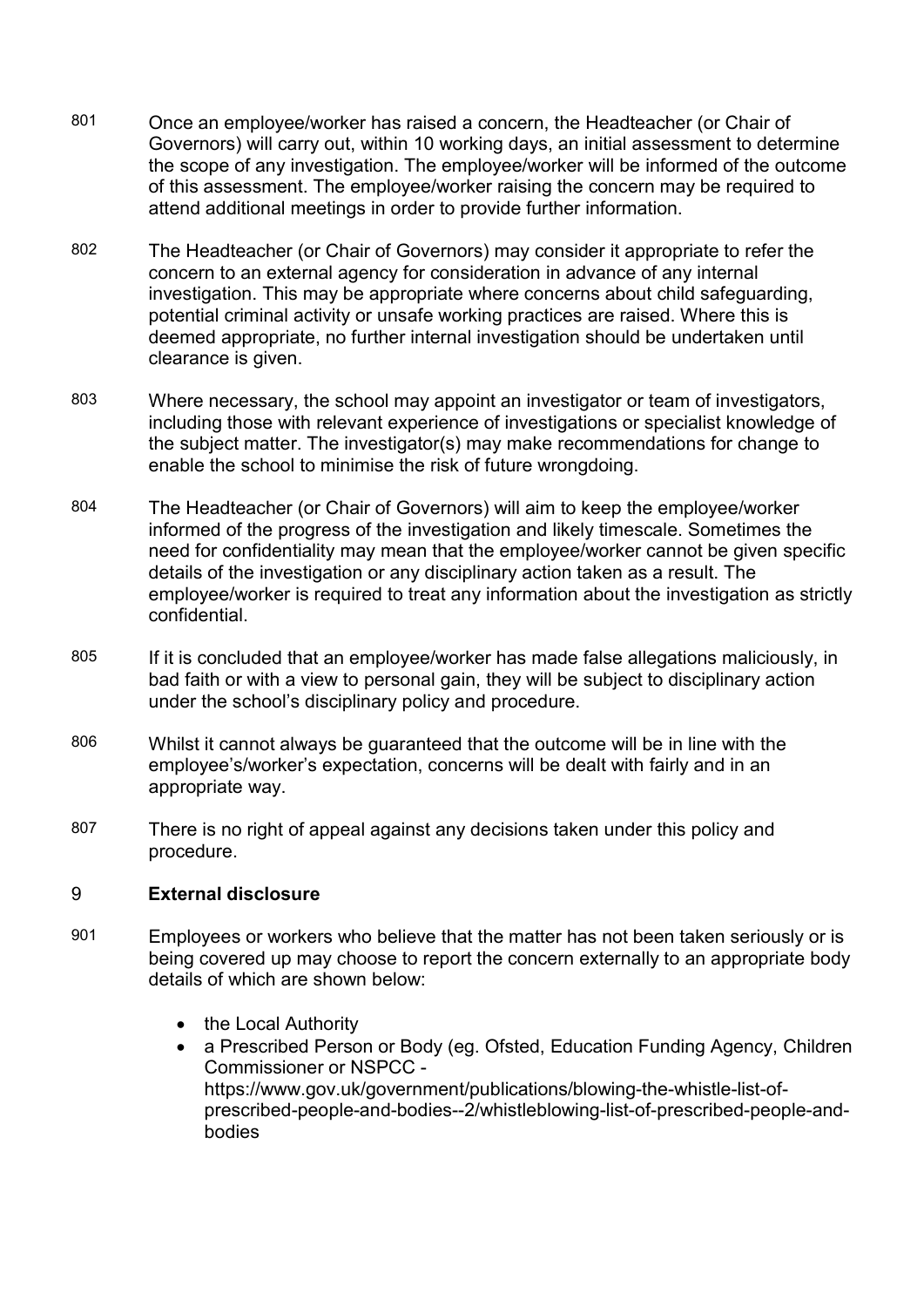# 10. Confidentiality

- 1001 The Governing Body view confidentiality as a two way process and will endeavour to maintain this approach, though they recognise this cannot always be guaranteed. In return we would expect concerns the employee/worker has raised through this policy will remain equally confidential until there has been an opportunity for their assessment.
- 1002 All concerns will be treated in confidence and every effort will be made not to reveal the identity of the employee/worker raising the concern if that is their wish. If the school are not able to resolve the employee's/worker's concern without revealing their identity, it will be discussed with them beforehand.
- 1003 The Governing Body also wishes to state that although a concern may also be raised anonymously, it may impede the designated managers ability to undertake a thorough assessment if the employee/worker chooses to do so. The Governing Bodywould hope that the protection provided by this policy would negate the need for such actions. Concerns expressed anonymously are much less powerful but may be considered by the school taking into account:
	- the seriousness of the issues raised:
	- the credibility of the concern; and
	- the likelihood of confirming the allegation from attributable sources.

The Headteacher or Chair of Governors will decide in each case whether a complaint made anonymously should be investigated

### 11. Support and Advice

1101 If the employee/worker is unsure and wishes to seek support they may wish to speak to their trade union.

If the employee/worker wishes to access advice then they may wish to speak to the Public Concern at Work charity via e-mail whistle@pcaw.org.uk or telephone (020 7404 6609).

## 12. Report to Governing Body

1201 The Headteacher will report to governors the outcome of whistle blowing investigations, annonimising the detail but confirming the outcome and any school actions arising from the investigation.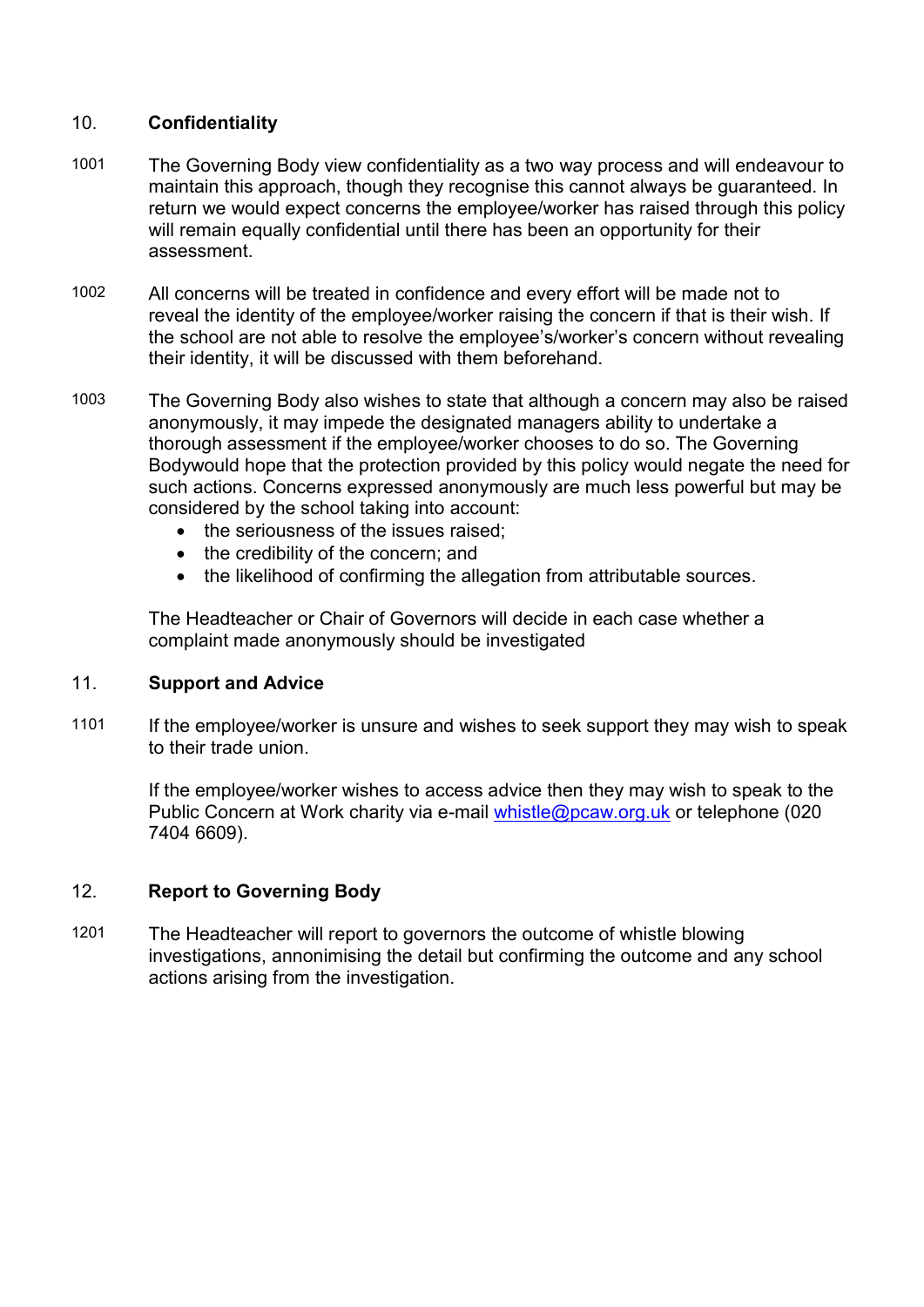# Equality Impact Assessment

| 1. Name of the change, strategy, project or policy:                                                                                                                                                                                              |                                            | <b>Whistleblowing Policy</b> |           |           |  |  |
|--------------------------------------------------------------------------------------------------------------------------------------------------------------------------------------------------------------------------------------------------|--------------------------------------------|------------------------------|-----------|-----------|--|--|
| 2. Name of person completing this form:                                                                                                                                                                                                          |                                            |                              |           |           |  |  |
| 3. Has the policy/practice been assessed to consider any negative impact on the key groups?<br>Yes. This policy document is in line with current statutory requirements. It is not envisaged for<br>there to be a negative impact on key groups. |                                            |                              |           |           |  |  |
| 4. Where negative impact has been identified, please complete questions 5-9, if none is<br>identified, please sign and proceed to question 9.                                                                                                    |                                            |                              |           |           |  |  |
| <b>Equality Target</b><br>Group (circle):                                                                                                                                                                                                        | Negative impact – it could<br>disadvantage | Reason                       |           |           |  |  |
| Race                                                                                                                                                                                                                                             | None                                       |                              |           |           |  |  |
| Religion/belief                                                                                                                                                                                                                                  | None                                       |                              |           |           |  |  |
| <b>Disability</b>                                                                                                                                                                                                                                | None                                       |                              |           |           |  |  |
| Gender                                                                                                                                                                                                                                           | None                                       |                              |           |           |  |  |
| Sexual Orientation                                                                                                                                                                                                                               | None                                       |                              |           |           |  |  |
| Age                                                                                                                                                                                                                                              | None                                       |                              |           |           |  |  |
| 5                                                                                                                                                                                                                                                |                                            |                              | Yes       | <b>No</b> |  |  |
| Is the impact legal/lawful? Seek advice from your School link HR Advisor if<br>necessary.                                                                                                                                                        |                                            | <b>NA</b>                    | <b>NA</b> |           |  |  |
| Is the impact intended?                                                                                                                                                                                                                          |                                            |                              | <b>NA</b> | <b>NA</b> |  |  |
| 6 Could you minimise or improve any negative impact? Use the space below to detail how.                                                                                                                                                          |                                            |                              |           |           |  |  |
| <b>NA</b>                                                                                                                                                                                                                                        |                                            |                              |           |           |  |  |
| 7 Is it possible to consider a different policy/strategy/action, which still achieves your aim, but<br>avoids any adverse impact on equality?                                                                                                    |                                            |                              |           |           |  |  |
| <b>NA</b>                                                                                                                                                                                                                                        |                                            |                              |           |           |  |  |
| 8. In light of all the information detailed in this form; what practical actions would you take to<br>reduce or remove any adverse / negative impact?                                                                                            |                                            |                              |           |           |  |  |

NA

### PART B) To be completed when assessment and consultation has been carried out

9a) As a result of the assessment and consultation completed in Part A above, state whether there will need to be any changes made to the policy, project or planned action.

9b) As a result of this assessment and consultation, does the school need to commission specific research on this issue or carry out monitoring/data collection?

Governing Bodies will ensure that the procedures within school will reflect this policy and will update documents from time to time, when revised guidance is issued by the government and the HR Advisory service.